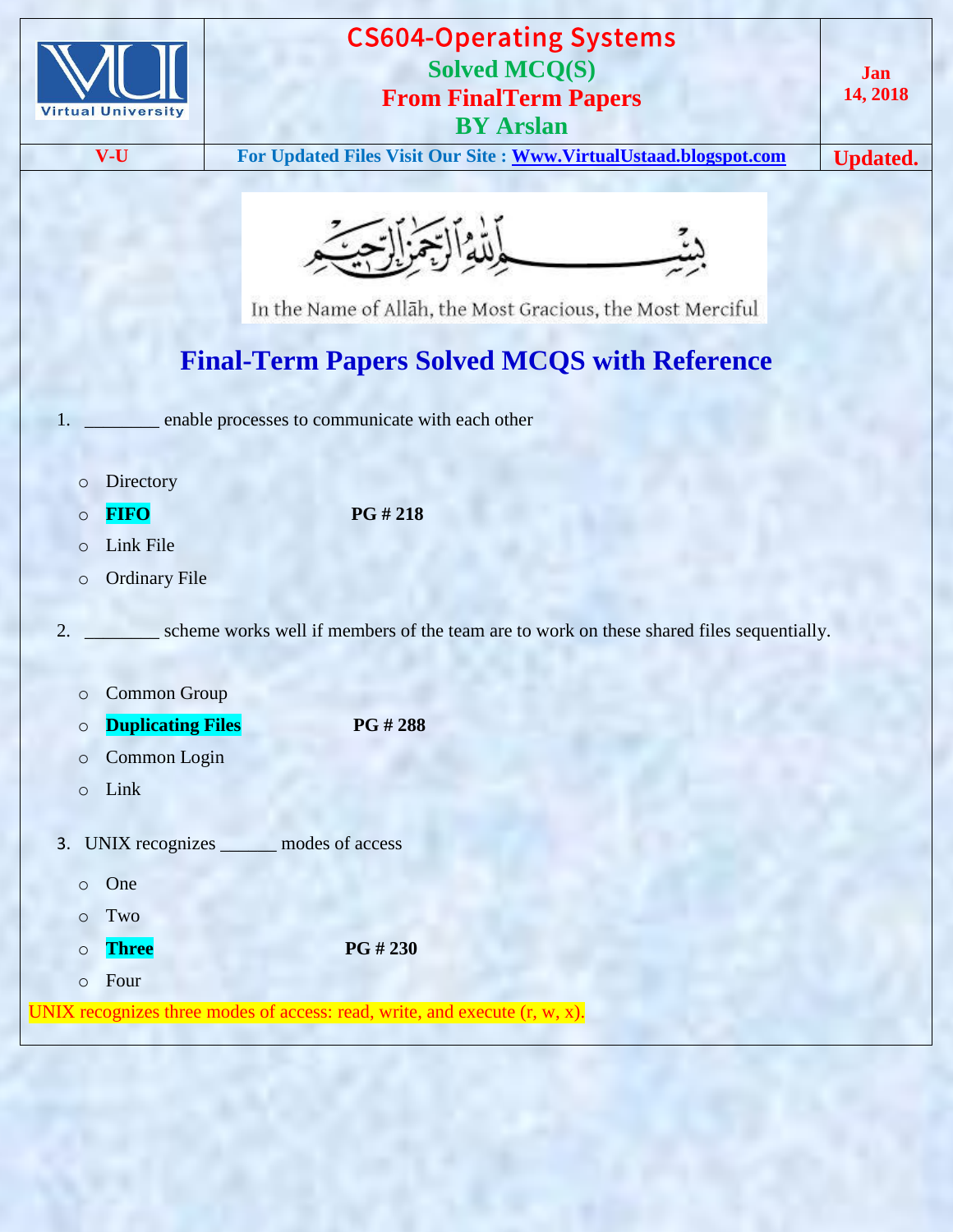| 4. | The algorithm selects the request with the minimum seek time from the current head position |                                                                                                     |  |  |  |  |
|----|---------------------------------------------------------------------------------------------|-----------------------------------------------------------------------------------------------------|--|--|--|--|
|    | $\circ$                                                                                     | Scan                                                                                                |  |  |  |  |
|    | $\circ$                                                                                     | PG # 244<br><b>SSTF</b>                                                                             |  |  |  |  |
|    | $\circ$                                                                                     | Look                                                                                                |  |  |  |  |
|    | $\circ$                                                                                     | C-Look                                                                                              |  |  |  |  |
| 5. | Which part of the computer system helps in managing the file and memory management system?  |                                                                                                     |  |  |  |  |
|    | $\circ$                                                                                     | <b>Operating System</b>                                                                             |  |  |  |  |
|    | $\circ$                                                                                     | <b>Device Drivers</b>                                                                               |  |  |  |  |
|    | $\circ$                                                                                     | <b>Application Software</b>                                                                         |  |  |  |  |
|    | $\circ$                                                                                     | Hardware                                                                                            |  |  |  |  |
| 6. | is used to store data on secondary storage device.                                          |                                                                                                     |  |  |  |  |
|    | $\circ$                                                                                     | <b>Block Special File</b>                                                                           |  |  |  |  |
|    | $\circ$                                                                                     | Link File                                                                                           |  |  |  |  |
|    | $\circ$                                                                                     | PG #218<br><b>Ordinary File</b>                                                                     |  |  |  |  |
|    | $\circ$                                                                                     | Directory                                                                                           |  |  |  |  |
|    |                                                                                             | is a weave to astablish a connection between the file to be showed and the dimenteur outside of the |  |  |  |  |

- 7. \_\_\_\_\_\_\_ is a way to establish a connection between the file to be shared and the directory entries of the users who want to have access to this file.
	- o **Link PG # 229**
	- o Directory
	- o Common Group
	- o Access Permission
- 8. Which one of the following indicates end of the file in a read ( ) system call?
	- o -1 o **0**
	- o 1
	- o 2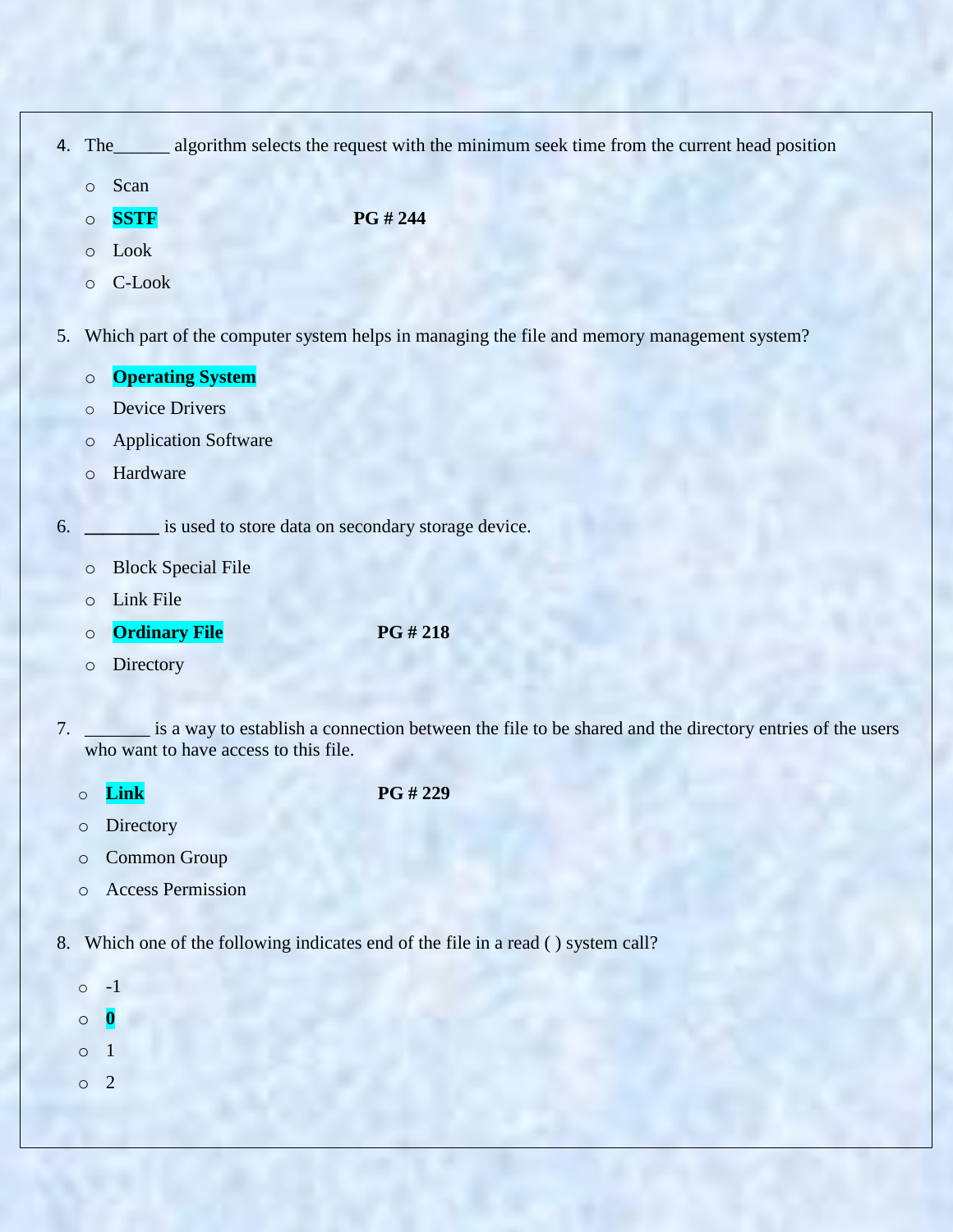- 9. In one of the deadlock prevention methods, impose a total ordering of all resource types, and require that each process requests resources in an increasing order of enumeration. This violates the \_\_\_\_\_\_\_\_\_\_\_\_\_\_\_condition of deadlock.
	- o Mutual exclusion
	- o Hold and Wait
	- o **Circular Wait PG # 134**
	- o No Preemption Right
- 10. The bottom layer in the layered approach of Operating System is \_
	- o User interface
	- o **Hardware PG # 18**
	- o Kernel
	- o API
- 11. The non-critical section code in any critical section problem is termed as  $\Box$ 
	- o Critical Section
	- o Entry Section
	- o Leave/Exit Section
	- o **Remainder Section**
- 12. The process that satisfies all three requirements of critical section problem is called \_
	- o Algorithm 1
	- o Algorithm 2
	- o **Algorithm 3**
	- o Algorithm N

13. The main disadvantage of semaphore is

- o Context switching
- $\circ$  **Busy waiting PG # 111**
- o Synchronization
- o Deadlock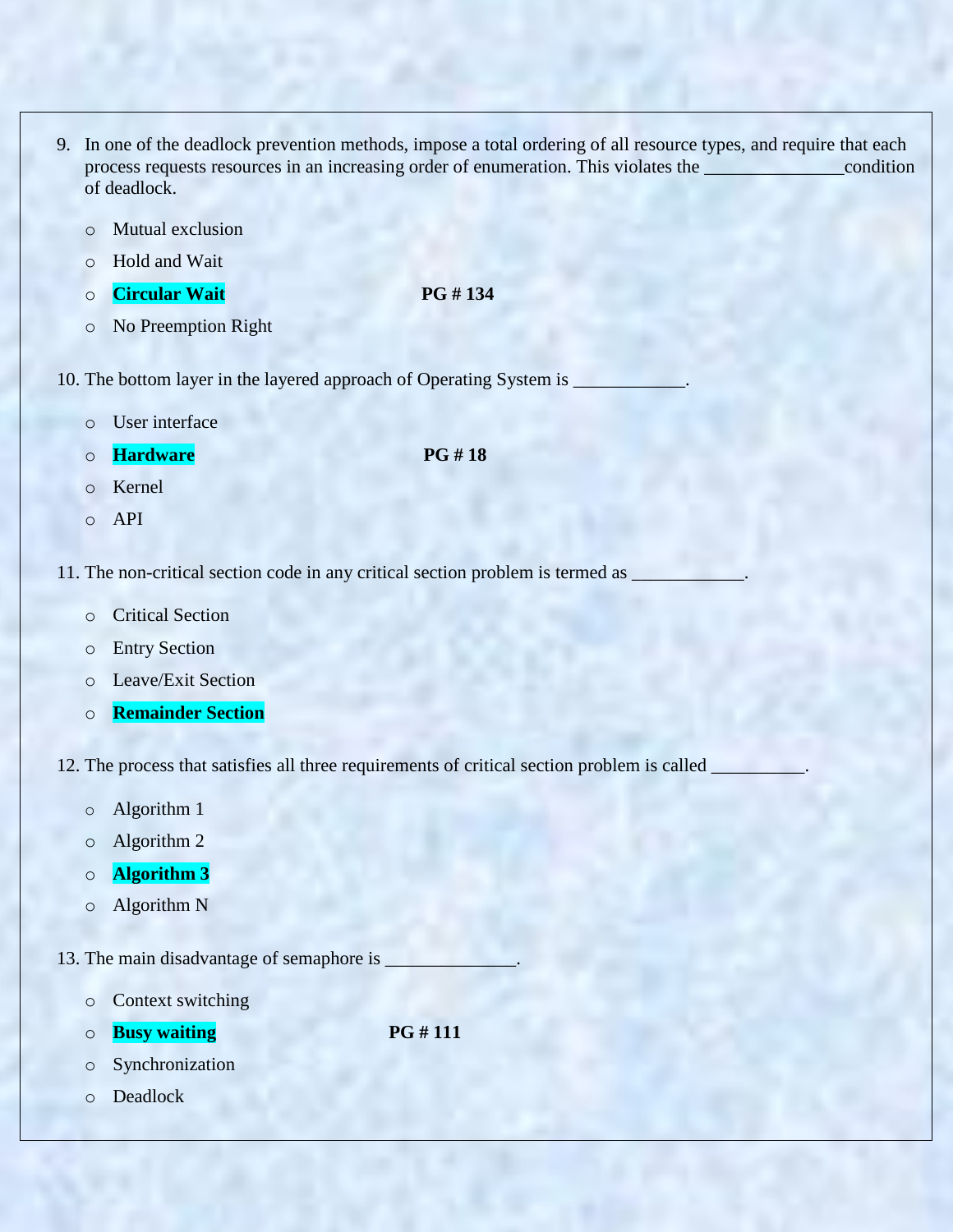14. In Unix/Linux, pipes provide a method of one-way communication and for this reason it may be called

o Soft pipes

 $\mathcal{L}=\mathcal{L}$ 

- o FIFO named pipes
- o Full-duplex pipes
- o **Half-duplex pipes PG # 46**
- 15. Consider process A is trying to access a page that does not belong to its address space. Which of the following protection scheme provide protection against such actions under paging?
	- o **Valid/invalid (v) bit PG # 170**

- o Null bit/parity (n) bit
- o Execute/parity (e) bit
- o Write/null (w) bit

16. -----------is the separation of user logical memory from physical memory.

o **Virtual Memory PG # 186**

- o RAM
- o Physical memory
- o ROM

17. For page replacement algorithms, the page fault rate may increase as the number of allocated frames

o Keep Constant

 $\qquad \qquad \blacksquare$ 

o **Increases PG # 200**

- o Decreases
- o Available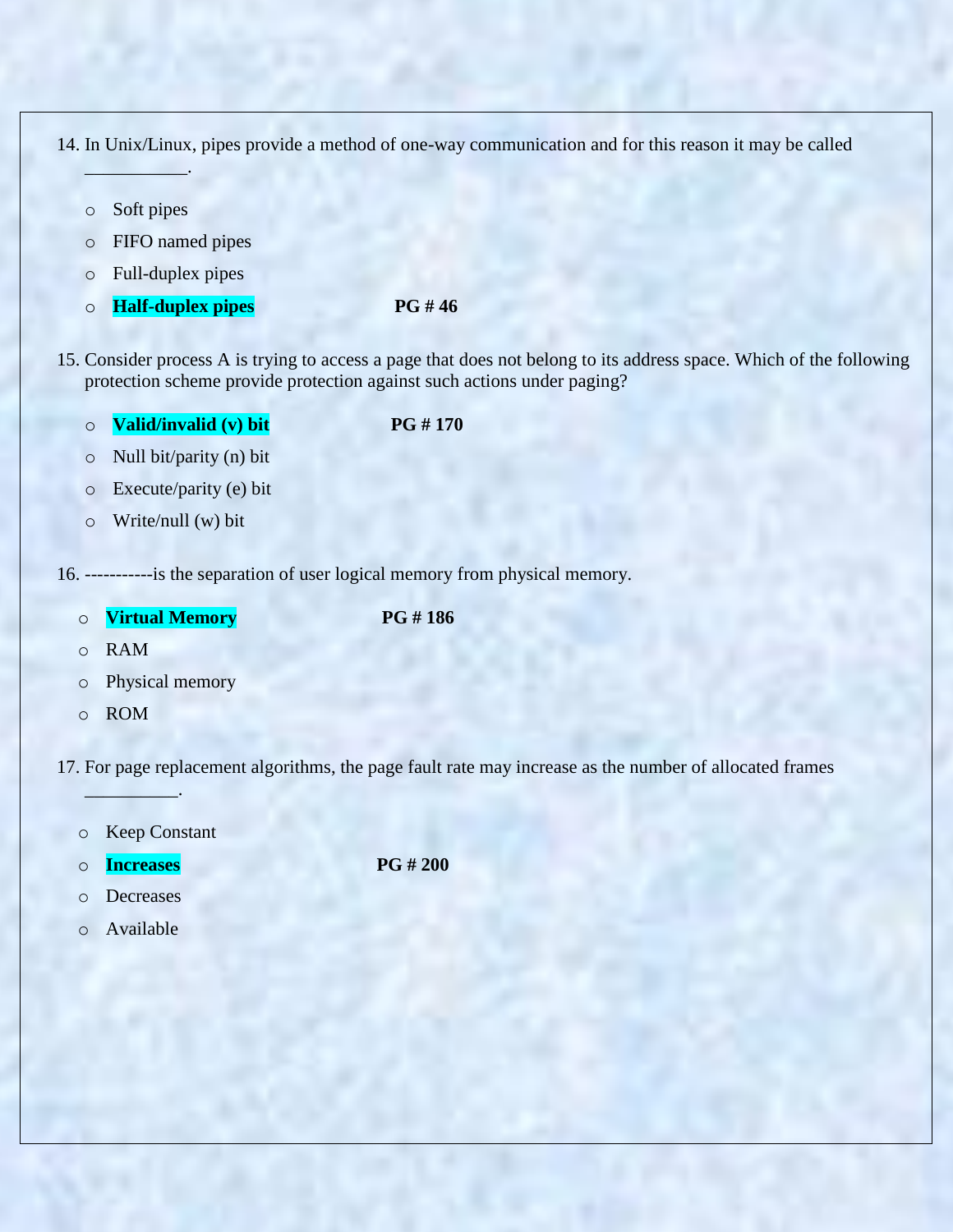- 18. In the Scan algorithm, disk starts at one end of the disk, and moves toward the other end, servicing requests as it reaches each cylinder, until it gets to the other end of the disk.
	-

o **Arm PG # 245**

- o Cylinder
- o Head
- o Vector
- 19. In case of thrashing, if CPU utilization is too low, the operating system \_\_\_\_\_\_\_\_\_ the degree of multiprogramming
	- o **Increases PG # 208**

- o Decreases
- o Increases or Decreases
- o Keeps constant
- 20.When there is no external fragmentation, free memory blocks are scattered on hard disk then \_\_\_\_\_\_\_\_\_ is used in order to utilize these blocks for space management.
	- o Indexed Allocation
	- o Contiguous Allocation
	- o **Linked Allocation PG # 235**
	- o Variable Allocation
- 21.In a Multilevel Queue, the foreground queue has -------- scheduling algorithm and background queue has -------- ------ scheduling algorithm.
	- o First Come First Serve, Round-Robin

#### o **Round-Robin, First Come First Serve [Click Here For Reference](http://www.cs.columbia.edu/~junfeng/09sp-w4118/lectures/l12-sched.ppt)**

- o Round Robin, Round Robin
- o First Come First Serve, First Come First Serve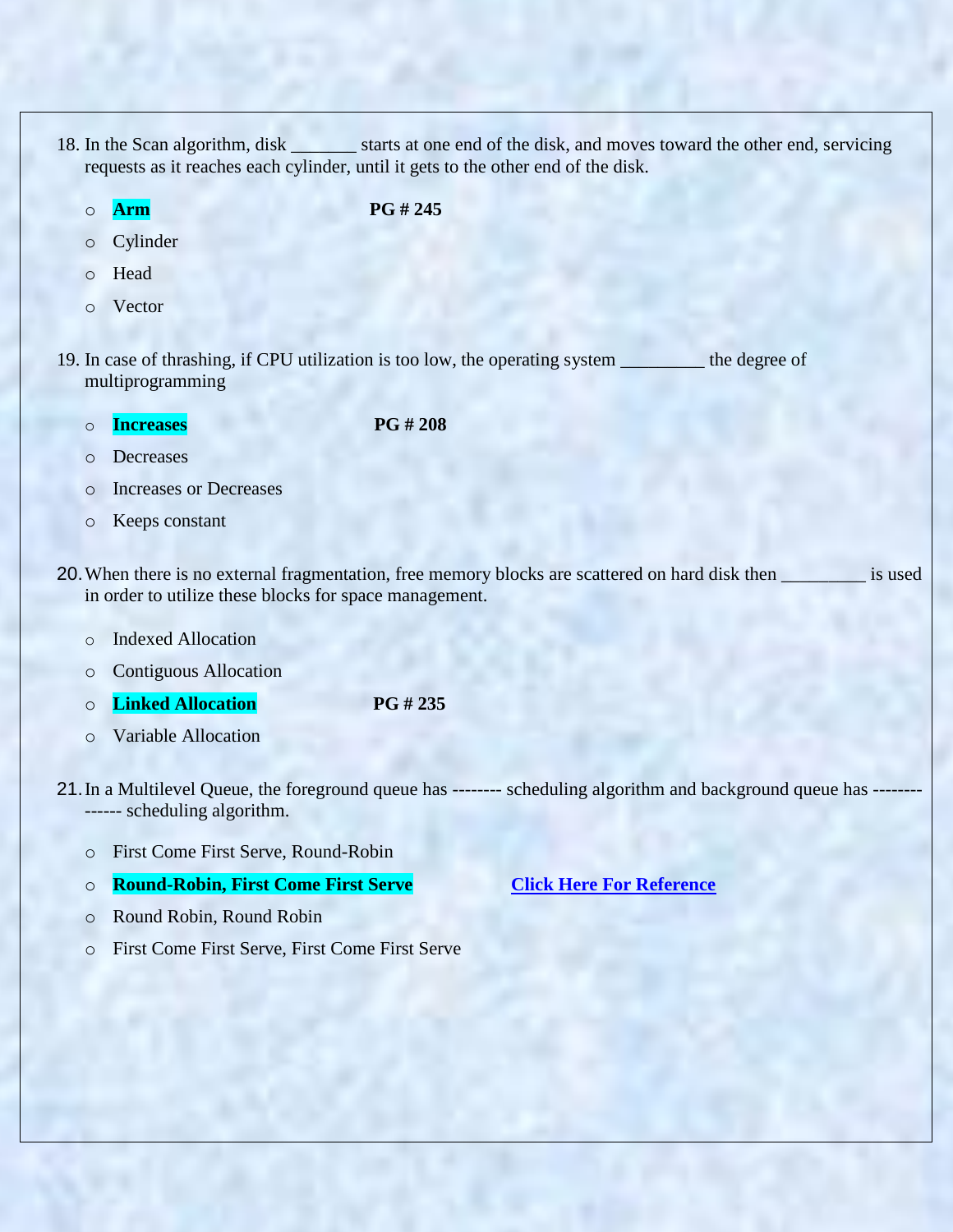- 22. Main memory is a large array of ----------called memory locations ranging in size from hundreds of thousands to billions.
	- o Interrupts
	- o Registers
	- o Digits
	- o **Words PG # 12**

23. The syntax for input redirection is

 $\circ$  command  $=\leq$  input-file

| $\circ$ | $command <$ -input-file        | PG #55 |
|---------|--------------------------------|--------|
|         | $\circ$ command $>$ input-file |        |
| $\circ$ | $command \ge= input-file$      |        |

24. The semaphore empty is initialized to the value ---------; the semaphore full is initialized to the value --------.

- $\circ$  0,n o **n,0 PG # 116**  $\circ$  n,n
- $\circ$  0.0
- 25. High-level synchronization construct that allows the safe sharing of an abstract data type among concurrent processes is called a -----------
	- o Read/Write Lock
	- o Swap
	- o Semaphore
	-

# o **Monitor [Click Here For Reference](https://www.google.com.pk/url?sa=t&rct=j&q=&esrc=s&source=web&cd=3&cad=rja&uact=8&ved=0ahUKEwjE4ePsv8LVAhWDTCYKHRmODG0QFgguMAI&url=http%3A%2F%2Fwww.cs.kent.edu%2F~farrell%2Fosf03%2Flectures%2Fch7-2up&usg=AFQjCNHfUWGJRcsqHSiixXAQ1S7Jb2WwVg)**

26. When drawing the resource allocation graph, processes are represented by ----------and resources by ------

- o Squares, Squares
- o Circles, Circles
- o Circles, squares
- o **Squares, Circles [Click Here For Reference](https://books.google.com.pk/books?id=hR6rVrfTe58C&pg=SA2-PA4&lpg=SA2-PA4&dq=resource+allocation+graph,+processes+are+represented+by&source=bl&ots=Z1t2XIEifG&sig=M0Ntfx6rJwaJkSRJlMOiHtl_kCA&hl=en&sa=X&ved=0ahUKEwiI-pidv8LVAhVIRyYKHVqnAzwQ6AEIVTAI#v=onepage&q=resource%20allocation%20graph%2C%20processes%20are%20represented%20by&f=false)**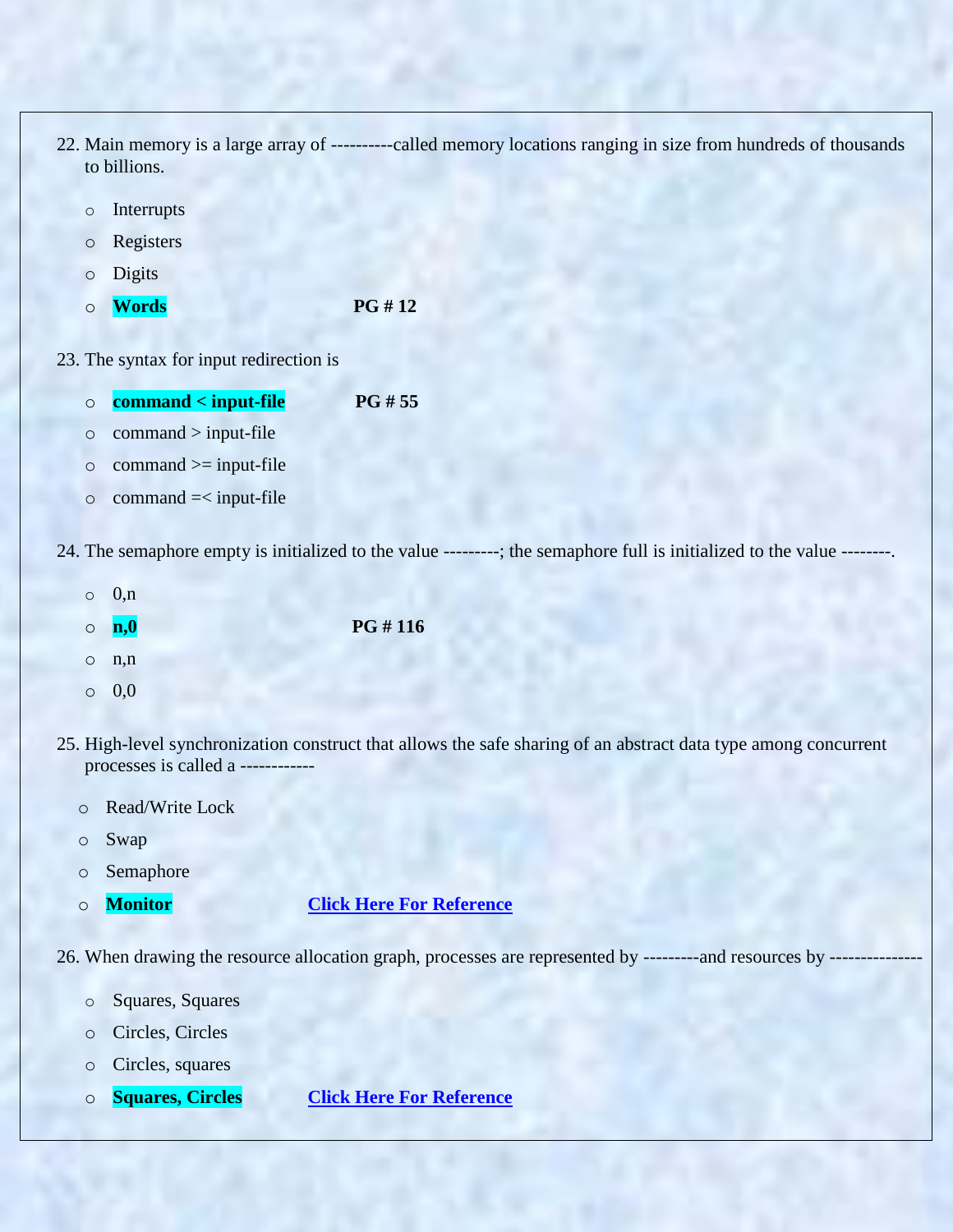| 27. Preventing the condition of ________________ to happen, deadlocks can be prevented to happen.                                 |                                                                        |         |  |  |  |
|-----------------------------------------------------------------------------------------------------------------------------------|------------------------------------------------------------------------|---------|--|--|--|
| $\circ$                                                                                                                           | Critical region                                                        |         |  |  |  |
| $\circ$                                                                                                                           | <b>Monitors</b>                                                        |         |  |  |  |
| $\circ$                                                                                                                           | <b>Circular wait</b>                                                   | PG #135 |  |  |  |
| $\circ$                                                                                                                           | Critical section                                                       |         |  |  |  |
| 28. If validation bit is 0, it indicates a/an --------- state of segment.                                                         |                                                                        |         |  |  |  |
|                                                                                                                                   |                                                                        |         |  |  |  |
| $\circ$                                                                                                                           | Protected                                                              |         |  |  |  |
| $\circ$                                                                                                                           | Shared                                                                 |         |  |  |  |
| $\circ$                                                                                                                           | Legal                                                                  |         |  |  |  |
| $\circ$                                                                                                                           | <b>Illegal</b>                                                         | PG #178 |  |  |  |
|                                                                                                                                   | 29. Intel is basically designed for following Operating Systems except |         |  |  |  |
|                                                                                                                                   |                                                                        |         |  |  |  |
| $\circ$                                                                                                                           | <b>MULTICS</b>                                                         | PG #180 |  |  |  |
| $\circ$                                                                                                                           | OS/2<br>Windows                                                        |         |  |  |  |
| $\circ$                                                                                                                           | Linux                                                                  |         |  |  |  |
| $\circ$                                                                                                                           |                                                                        |         |  |  |  |
|                                                                                                                                   | 30. The term pager is used in connection with                          |         |  |  |  |
| $\circ$                                                                                                                           | <b>Demand Paging</b>                                                   | PG #187 |  |  |  |
| $\circ$                                                                                                                           | Paging                                                                 |         |  |  |  |
| O                                                                                                                                 | Segmentation                                                           |         |  |  |  |
| $\circ$                                                                                                                           | <b>Paged Segmentation</b>                                              |         |  |  |  |
|                                                                                                                                   |                                                                        |         |  |  |  |
| 31. In deadlock detection and recovery algorithm, a deadlock exists in the system if and only if the wait for graph<br>contains a |                                                                        |         |  |  |  |
| $\circ$                                                                                                                           | <b>Cycle</b>                                                           | PG #145 |  |  |  |
| $\circ$                                                                                                                           | Graph                                                                  |         |  |  |  |
| $\circ$                                                                                                                           | Edge                                                                   |         |  |  |  |
| $\circ$                                                                                                                           | Node                                                                   |         |  |  |  |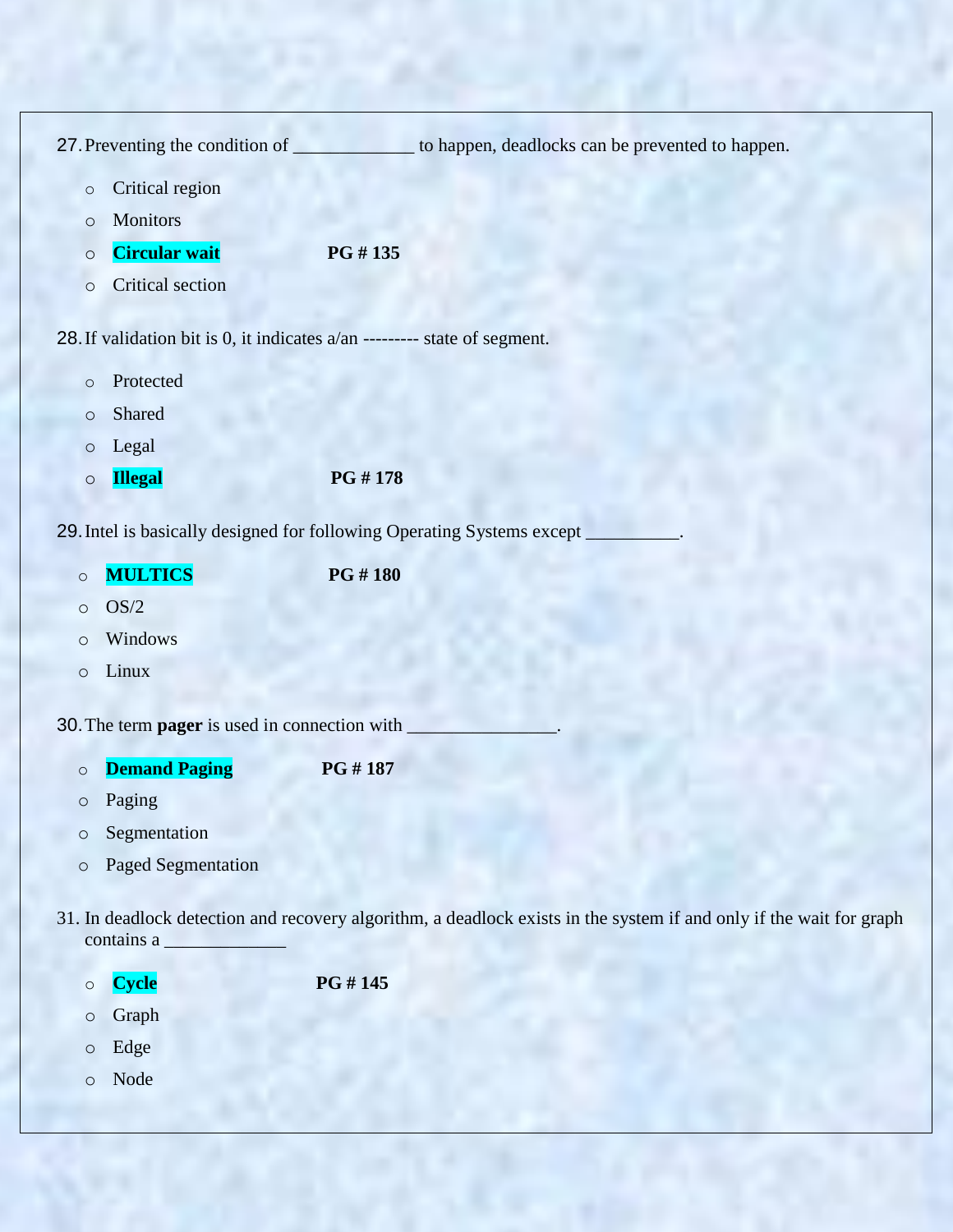32. Object files and libraries are combined by a ------------- program to produce the executable binary

- o Compiler
- o **Linker**
- o Text editor
- o Loader

33.----------holds the smallest legal physical memory address for a process

- o Stack pointers register
- o **Base register PG # 10**
- o Limit register
- o Index register

34. External Fragmentation takes place in

- o **Multiprogramming with Variable Tasks (MVT) PG # 163**
- o Multiprogramming with Fixed Tasks (MFT)
- o Multi-tasking
- o Paging
- 35.A process is \_\_\_\_\_\_\_\_\_\_\_\_\_if it is spending more time on paging

o **Thrashing PG # 206**

- o Demand paging
- o Paging
- o Fixed Allocation

36.Every --------------generated by the CPU is divided into two parts: a page number (p) and a page offset (d).

- o Page
- o Process address space
- o Physical address
- o **Logical address PG # 164**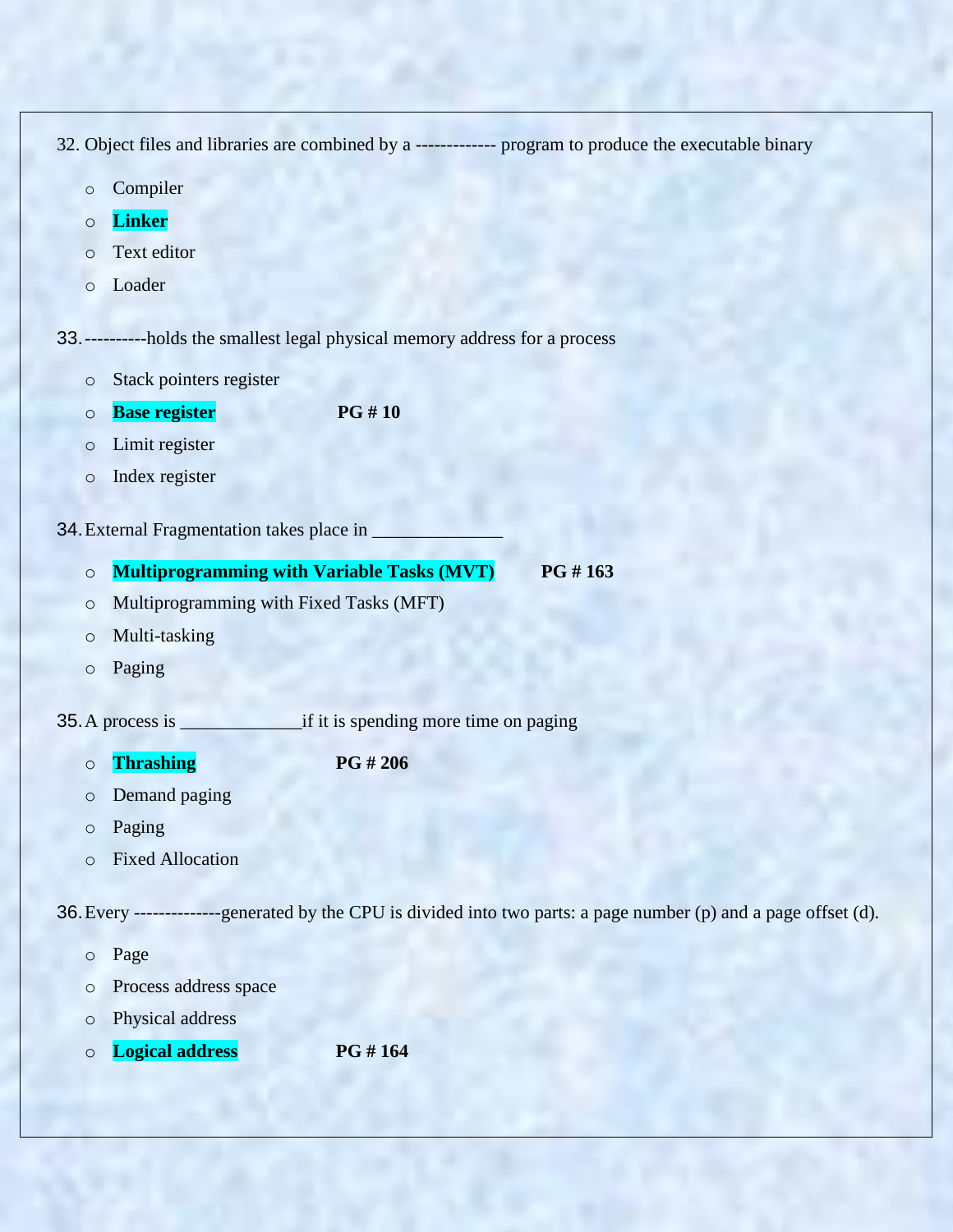37. The most important property of the working set is its  $\overline{\phantom{a}}$ 

- o Delay
- o Thrashing
- o Time
- 

### o **Size PG # 211**

38.\_\_\_\_\_\_\_\_\_\_\_\_\_\_\_\_ algorithm is the optimal scheduling algorithm among all the non-preemptive scheduling algorithms.

# o **Shortest Job First scheduling**

- o First Come First Serve
- o Priority Scheduling
- o Round Robin Scheduling
- 39. The Swap instruction which is the hardware solution to synchronization problem does not satisfy the condition, hence not considered to be a good solution.

## o **Bounded waiting**

- o Mutual exclusion
- o No preemption
- o Progress
- 40. The statement "A process may hold allocated resources while waiting for of other resources" best describes which one of the following conditions?
	- o Mutual Exclusion
	- o No preemption
	- o **Hold and wait**
	- o Circular wait

Note: Give me a feedback and your Suggestion also If you find any mistake in mcqz plz inform me Via Contact us Page on our Site. And tell me your answer with references.

> For More Solved Papers By Arslan Visit Our Website: **[Www.VirtualUstaad.blogspot.com](http://www.virtualustaad.blogspot.com/)**